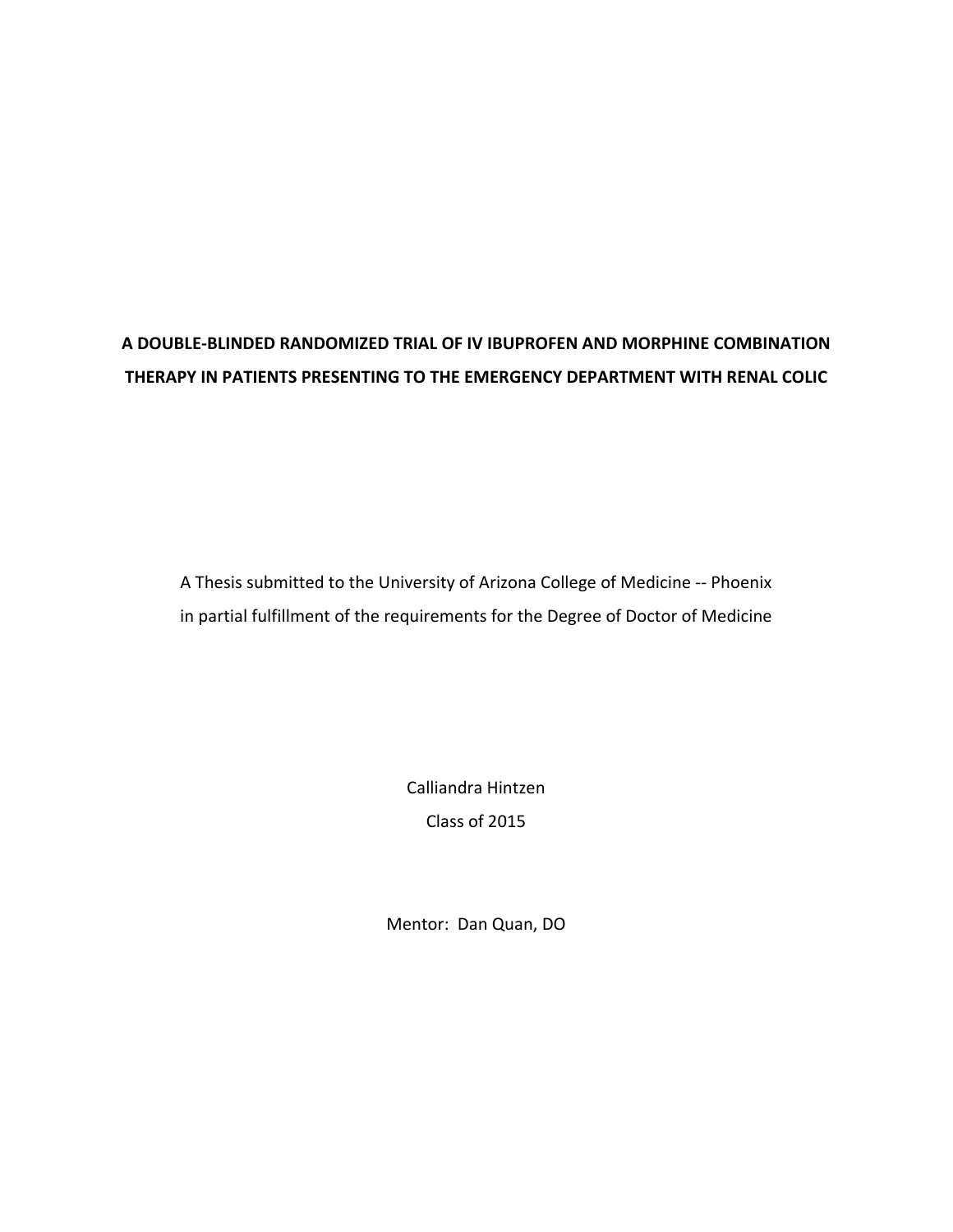#### **Background/Abstract:**

Renal stones (or "calculi") are a relatively common condition, affecting up to 12 percent of people during their lifetime. Typical presentation of renal calculi is acute, intermittent flank pain, termed "renal colic", which may radiate to the groin. Pain may be accompanied by hematuria, nausea, or vomiting.<sup>1</sup> Acute renal colic is a common cause for presentation to the Emergency Department, accounting for an estimated 1 million emergency room visits annually in the United States.<sup>2</sup> The severe pain associated with renal calculi requires immediate analgesia, and effective analgesia is associated with improved functional capacity after drug administration.3

In this trial, we compare the efficacy of IV ketorolac vs. IV ibuprofen for pain control in patients with renal colic in a three‐armed double‐blind prospective trial. Patients were randomized to one of three treatment groups, receiving parenteral infusions of either IV ibuprofen + morphine, IV ketorolac + morphine, or morphine monotherapy. Outcome of drug administration was measured by patients' self‐assessment of pain on a verbal scale at 15 mins, 30 mins, 60 min, and 120 min after drug administration. We hypothesized that IV ibuprofen would provide effective, non‐opioid pain relief in the emergency setting and might have a lower incidence of adverse effects than ketorolac. Need for rescue analgesia (with 4 mg morphine) was observed as an indirect measure of analgesic efficacy.

A total of 11 patients completed the study. There was no significant difference in area under the curve of pain score in any of the three treatment arms (p>0.4). The ibuprofen group demonstrated consistent improvement in pain over the course of 120 min of study, with 100% of the patients in that arm demonstrating downtrending pain scores. Though the sample size was too small to identify a statistically significant difference in need for rescue medication, there was a trend toward increased opioid in the ibuprofen group, with 50% of those participants receiving rescue analgesia with morphine.

The sample size of this pilot study is inadequate to fully assess the analgesic efficacy of IV ibuprofen for renal colic. A trend toward improved pain control in the ibuprofen group was observed, with 100% of the patients in the ibuprofen arm reporting decreased pain after 120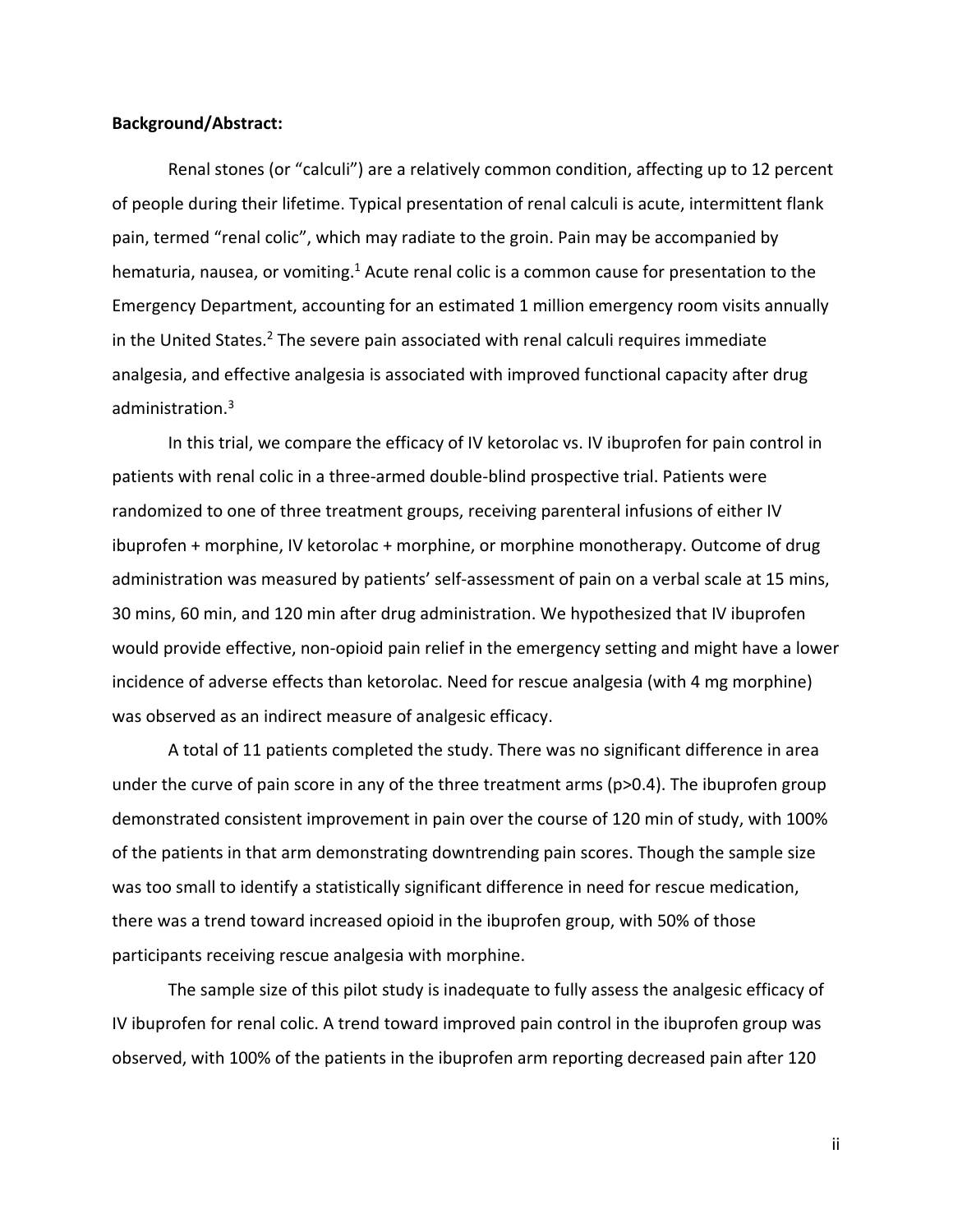minutes (as compared to 66% in the ketorolac arm and 75% in the placebo arm). Further study of efficacy and need for rescue analgesia is warranted.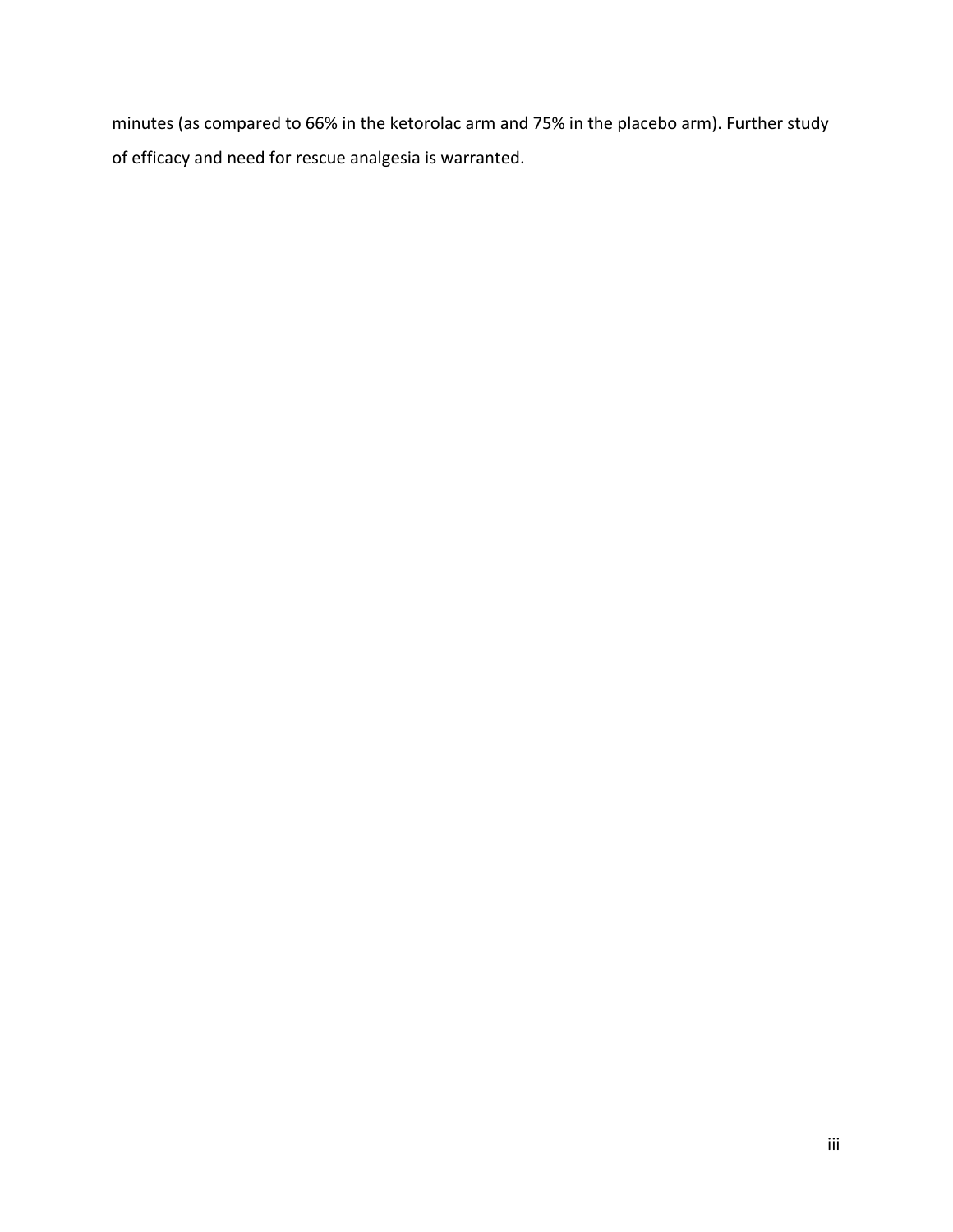# **Table of Contents**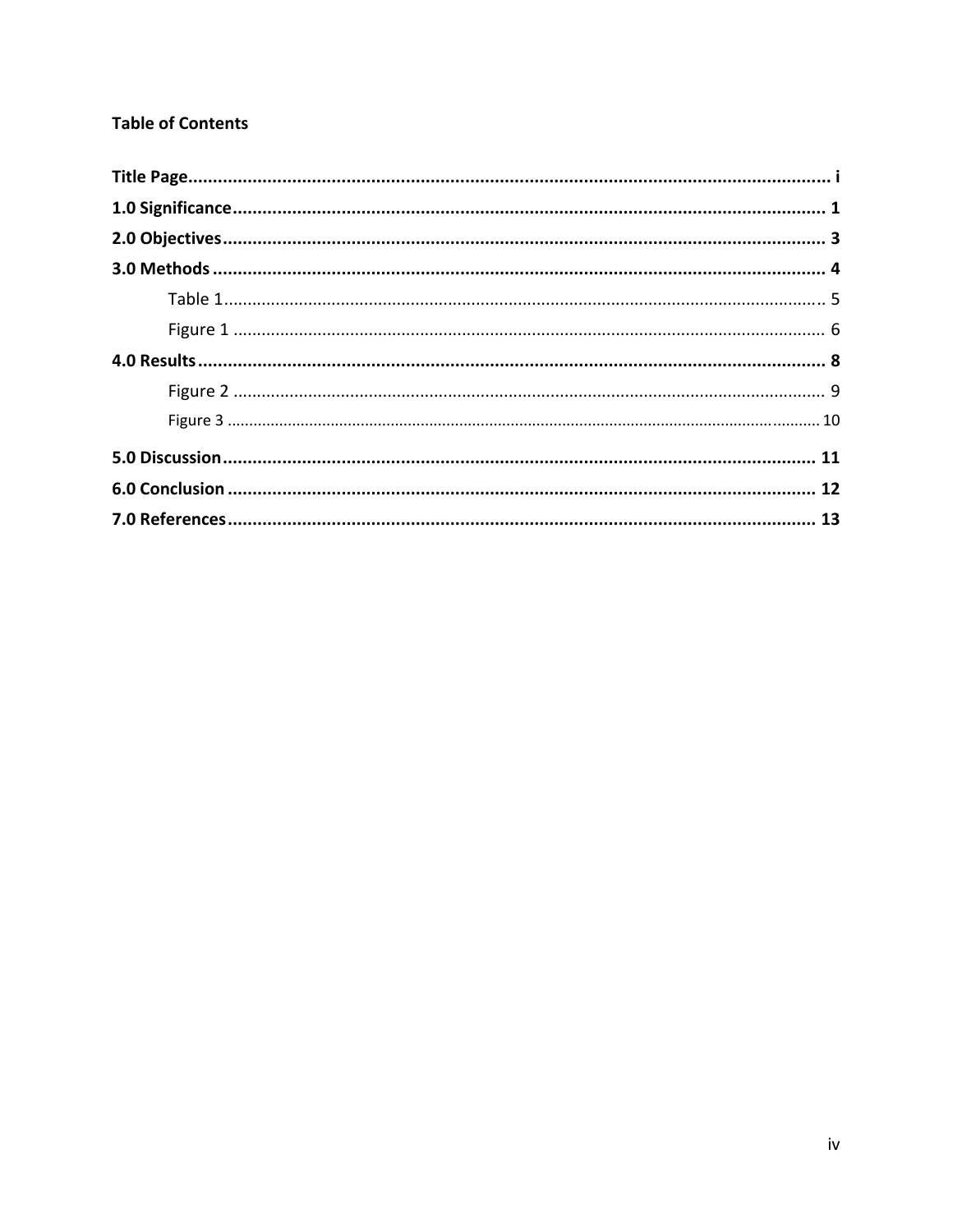#### **1.0 SIGNIFICANCE**

The most commonly prescribed analgesic regimen in renal colic is morphine with  $intr$ avenous (IV) ketorolac.<sup>6</sup> The paired parenteral administration of opioid analgesics with nonsteroidal anti‐inflammatory drugs (NSAIDs) offers the advantage of rapid analgesic effect while minimizing the necessary opioid dose in order to limit adverse drug effects. IV NSAIDs, including ibuprofen, have previously been shown to be opioid‐sparing in acute pain patients and in the perioperative setting, thereby minimizing the incidence of hypotension, nausea, vomiting, and dizziness commonly experienced with opioid analgesic administration.7

The recent development of intravenous ibuprofen (Caldolor), and preliminary evidence suggesting a favorable side effect profile, warrants an examination of its efficacy and tolerability as compared to the current standard of care. The primary endpoint of our study will be determining the analgesic efficacy of an IV ibuprofen + morphine regimen as compared to IV ketorolac + morphine.

NSAIDs act through inhibition of cyclooxygenase enzymes, of which there are two subtypes, COX‐1 and COX‐2. COX‐1 is renoprotective, gastroprotective, and involved in platelet activation. COX‐2 is pro‐inflammatory and the therapeutic benefit of NSAIDs is thought to be derived mainly from their inhibition of COX‐2. Both ibuprofen and ketorolac are COX inhibitors, but ibuprofen is over 100 times more COX‐2 selective than ketorolac, with a COX‐2/COX‐1 inhibition ratio of 0.4 versus 0.003, respectively.<sup>8</sup> It is has been suggested that greater COX-2 specificity is associated with lower risk of GI bleeding— a major adverse drug event common to all COX inhibitors.<sup>9</sup> Ibuprofen may therefore prove to have a lower incidence of bleeding events than ketorolac. However, recent studies of COX‐2 specific inhibitors, drugs like celecoxib and rofecoxib, suggest a higher risk of cardiovascular adverse drug events (ADEs), like thrombosis and myocardial infarction, in COX-2 specific NSAIDs than in other NSAIDs.<sup>8</sup> Preliminary investigations of IV ibuprofen have shown a lower than expected incidence of ADEs in small sample groups, with no statistically significant increase in rates of GI bleeds, cardiovascular ADEs, renal toxicity, or thrombotic events in IV ibuprofen treatment groups as compared to placebo, but further investigation is required to establish differences in the side effect profile of

1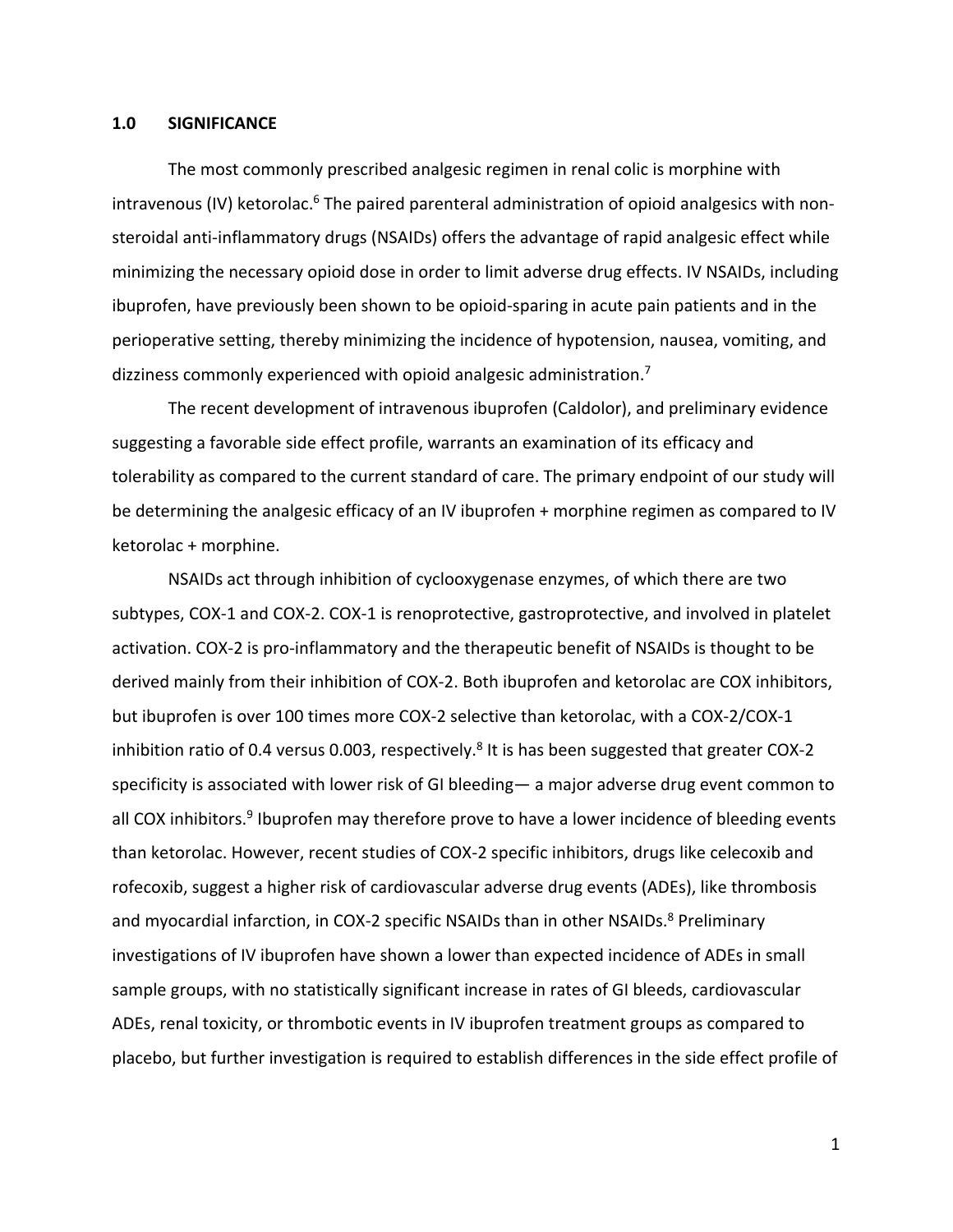IV ibuprofen versus other NSAIDs.<sup>9</sup> Therefore, ADEs constituted a secondary endpoint of our study.

Singla et al. found that a pre‐operative dose of IV ibuprofen reduced early post‐ operative pain scores (on a visual analog scale) by 13.9% with movement, and 15.8% at rest as compared to placebo, with no statistically significant difference in ADEs between treatment groups.10 This preliminary evidence suggests that IV ibuprofen is safe to administer to individuals who may shortly need surgical intervention. As ketorolac carries a black‐box warning against pre‐operative administration, IV ibuprofen provides an appealing alternative for analgesia in patients presenting with acute renal colic, for whom treatment may in rare cases involve surgical measures.<sup>11</sup>

Both ketorolac and ibuprofen have been shown to be opioid‐sparing, and recent literature found no therapeutic difference in analgesia achieved in patients with renal colic by ketorolac alone versus meperidine alone in either single-dose or titrated dosing regimens.<sup>3, 12</sup> This emerging evidence supports the use of NSAIDs alone or NSAIDs with opioid rescue analgesia for treatment of renal colic in the future. Should IV ibuprofen prove as effective as ketorolac, it would be an optimal candidate for monotherapy in the future, providing effective pain management without ADEs associated with opioid use. Our study aimed to determine the analgesic efficacy and safety of intravenous ibuprofen with morphine as compared to intravenous ketorolac with morphine and morphine alone in patients presenting to the emergency department with renal colic.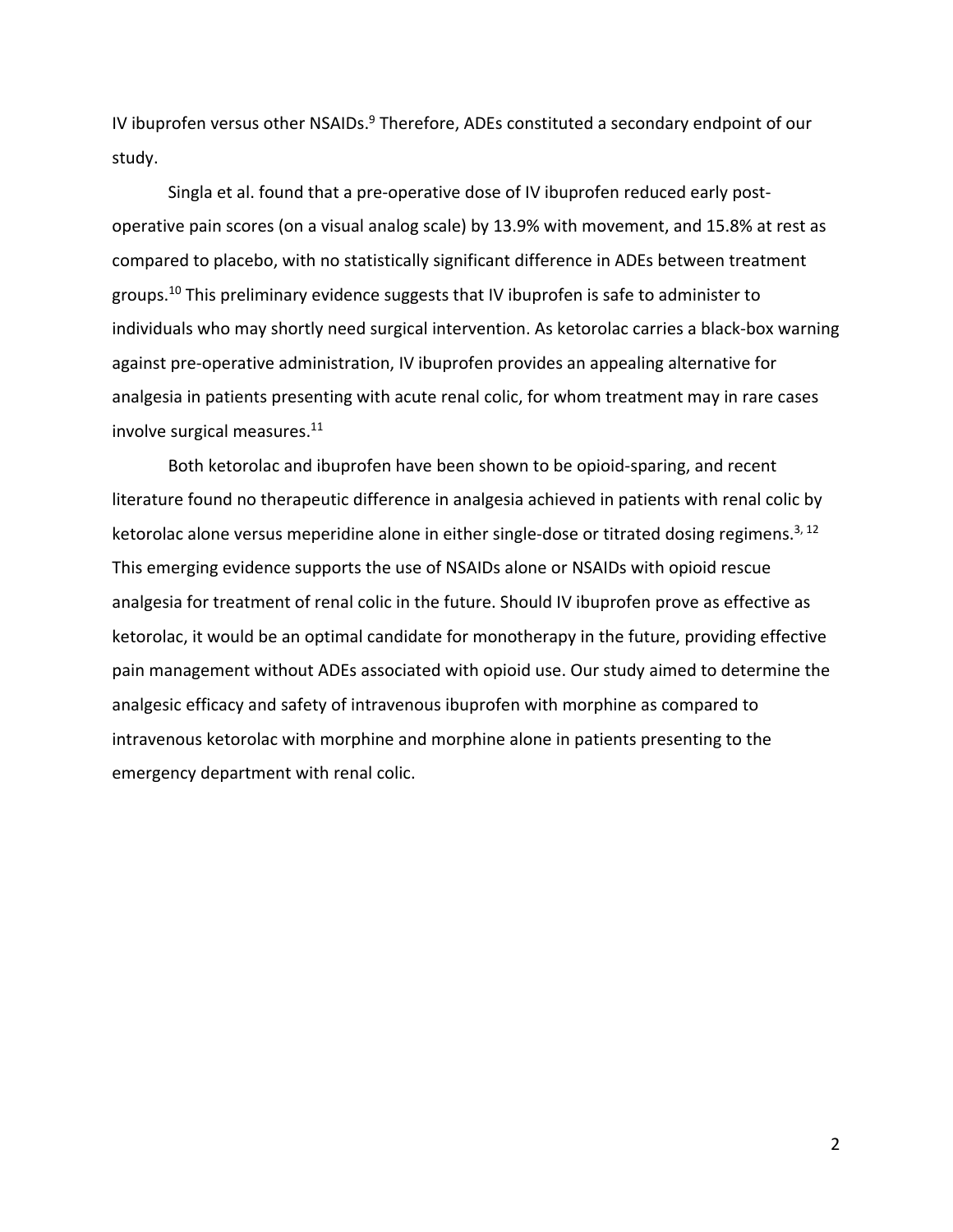# **2.0 OBJECTIVES**

To determine the analgesic efficacy and safety of intravenous ibuprofen with morphine as compared to intravenous ketorolac with morphine and morphine alone in patients presenting to the ED with renal colic.

2.1 Hypothesis: IV ibuprofen + morphine is as effective at controlling pain in patients with renal colic as the currently used analgesic regimen (IV ketorolac + morphine).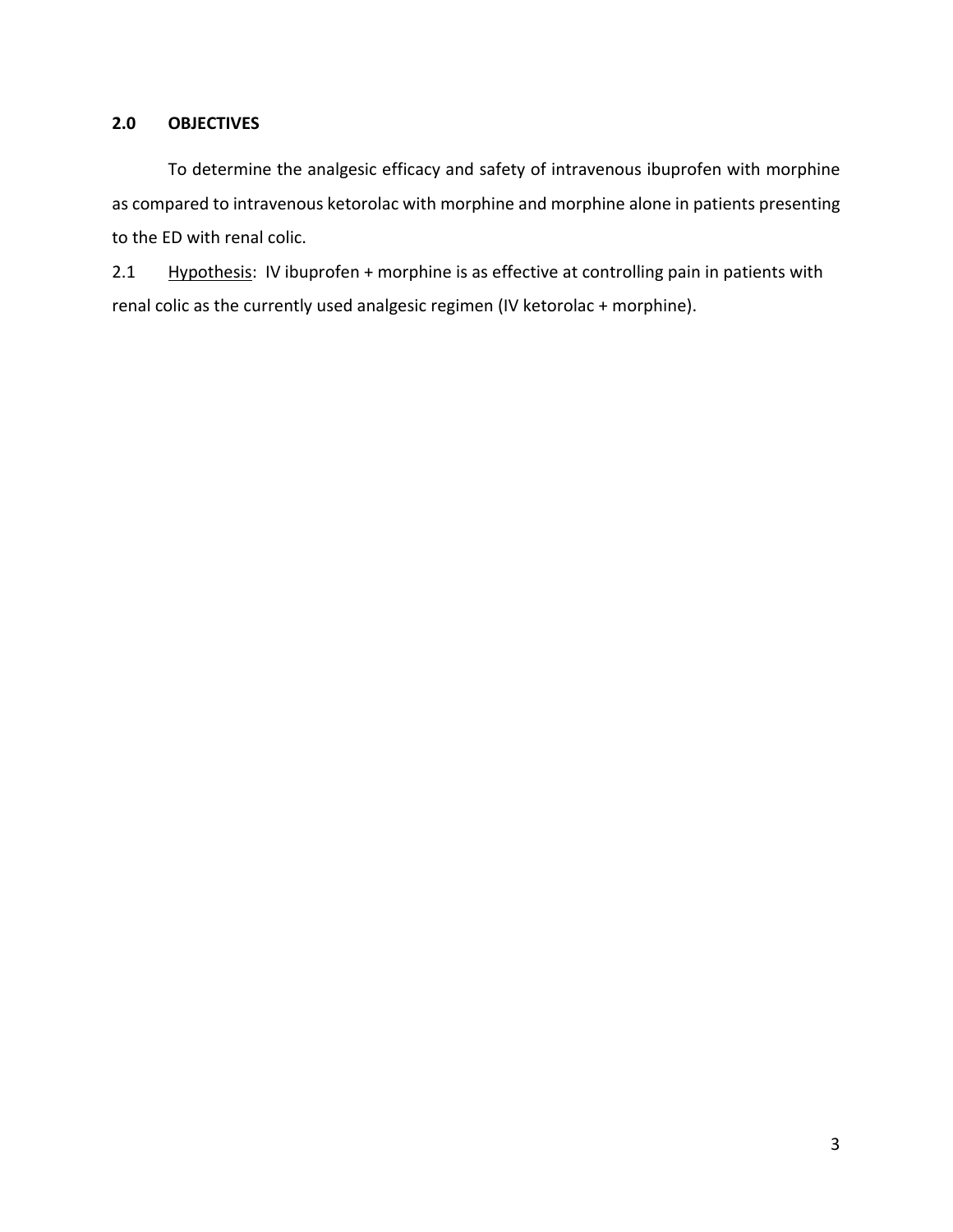### **3.0 METHODS**

This was a three‐armed observer‐blinded prospective trial of intravenous ibuprofen with morphine for treatment of pain in adults presenting to the Emergency Department with renal colic. The study therapy was compared to the standard of care and a morphine‐only control group. This study was approved by the institutional review board at Maricopa Medical Center and the University of Arizona.

### 3.1 Study Design:

Patients who met eligibility criteria and did not meet exclusion criteria were randomized to one of three treatment arms: morphine monotherapy, ketorolac + morphine, or ibuprofen + morphine. Treatment assignment was blinded. All patients received 4 mg IV morphine, then study drug (ketorolac, ibuprofen, or placebo) was infused over five (5) minutes. All patients were informed of the triple-arm study design and had rescue analgesia with 4 mg IV morphine available.

Verbal pain score and vital signs were measured at the time of drug administration ( $t=0$ ) min), then reassessed at 15 minutes, 30 minutes, 60 minutes, and 120 minutes following drug infusion. Patients were also asked about known side effects of analgesia at each pain assessment. Any symptoms identified that were new since initial presentation were noted as adverse drug events. Incidence of treatment failure, i.e. the need for rescue analgesia, was included as an additional measurement of efficacy.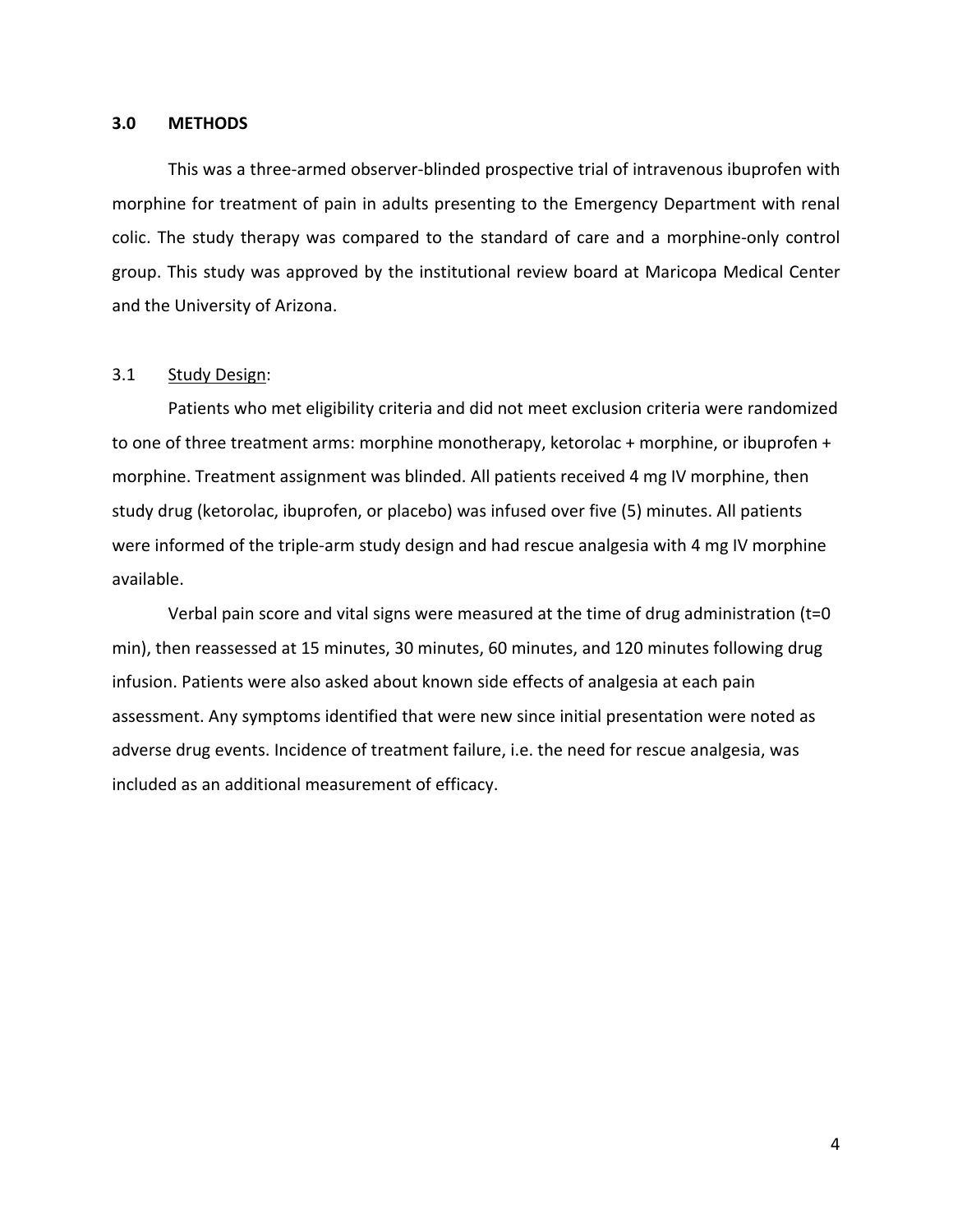## **TABLE 1**

### **Inclusion Criteria**

- 1. Age 18‐55 years, presenting with renal colic
- 2. Signed informed consent

# **Exclusion Criteria**

- 1. Age younger than 18 years or older than 55 years
- 2. Pregnancy
- 3. Hemodynamic instability
- 4. Inability to reliably self-report or communicate pain intensity and pain relief
- 5. Current therapy with warfarin, lithium, or combination of ACE-inhibitors and

## furosemide

- 6. Inability to consent
- 7. Known hepatic, renal, or cardiac failure
- 8. Known NSAID or opioid allergy
- 9. Therapy with an analgesic within 6 hours
- 10. History of congenital bleeding diathesis or platelet dysfunction
- 11. Unsuitability for the study in the opinion of the investigator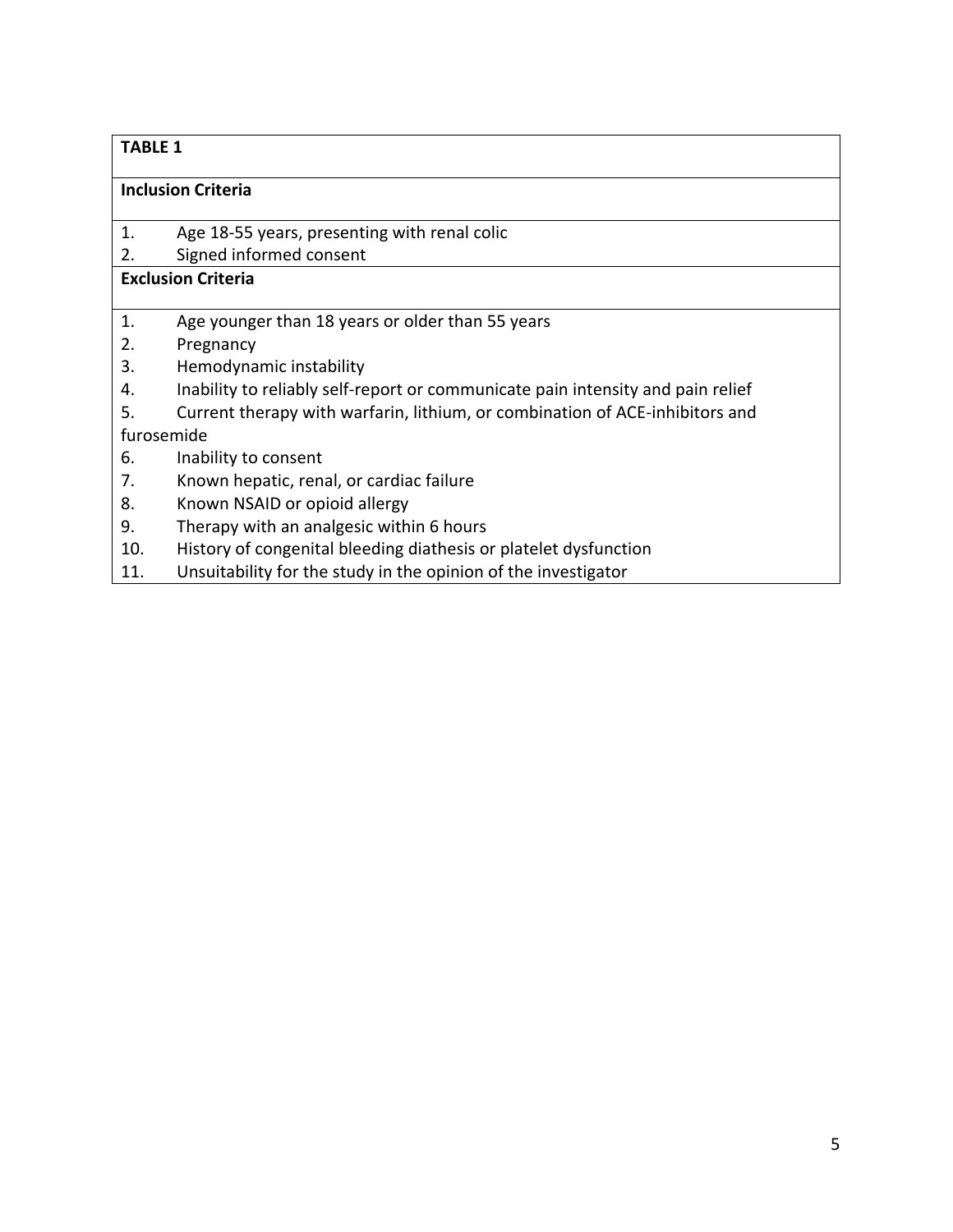**FIGURE 1:** Study protocol.

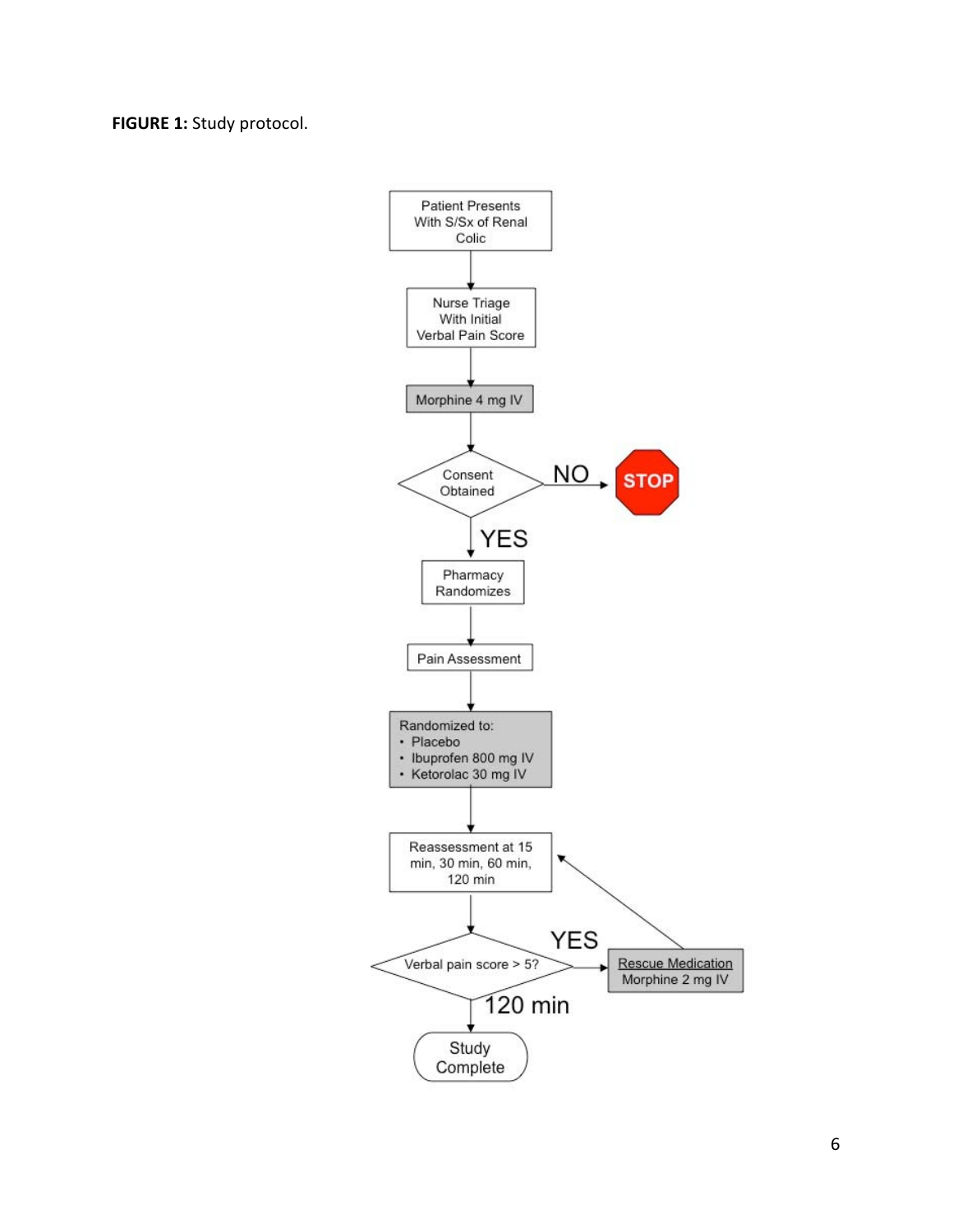### 3.2 Patient Population:

The trial was conducted in the emergency department at Maricopa Medical Center (Phoenix, AZ). Adults 18‐55 presenting to the Emergency Department with acute flank pain and a suspected diagnosis of renal colic were enrolled in the study. Patients included in the study either had a history of documented kidney stones or radiographic evidence of a kidney stone or hydronephrosis. (Note: any subject patients that were ultimately diagnosed with another condition were removed from the analysis group.)

### 3.3 Analysis Methods:

Data from historical studies on IV ibuprofen were utilized for sample size calculations. A sample size of 6 patients per group provided 80% power to detect a 10% difference in area under the curve (AUC) of pain score with an alpha level of 0.05. Sample size estimates were done using NCSS/PASS software (NCSS, Kaysville, UT).

The AUC of pain scores from 0 to 120 minutes was determined for each treatment arm and compared using analysis of variance (ANOVA). The trapezoidal rule was used to calculate the AUC of each pain curve. Any missing pain measurements were estimated by linear interpolation from surrounding data points.

Frequency of rescue analgesia utilization in each group was to be compared using a chi‐ square test, but actual sample sizes proved too small for such analysis.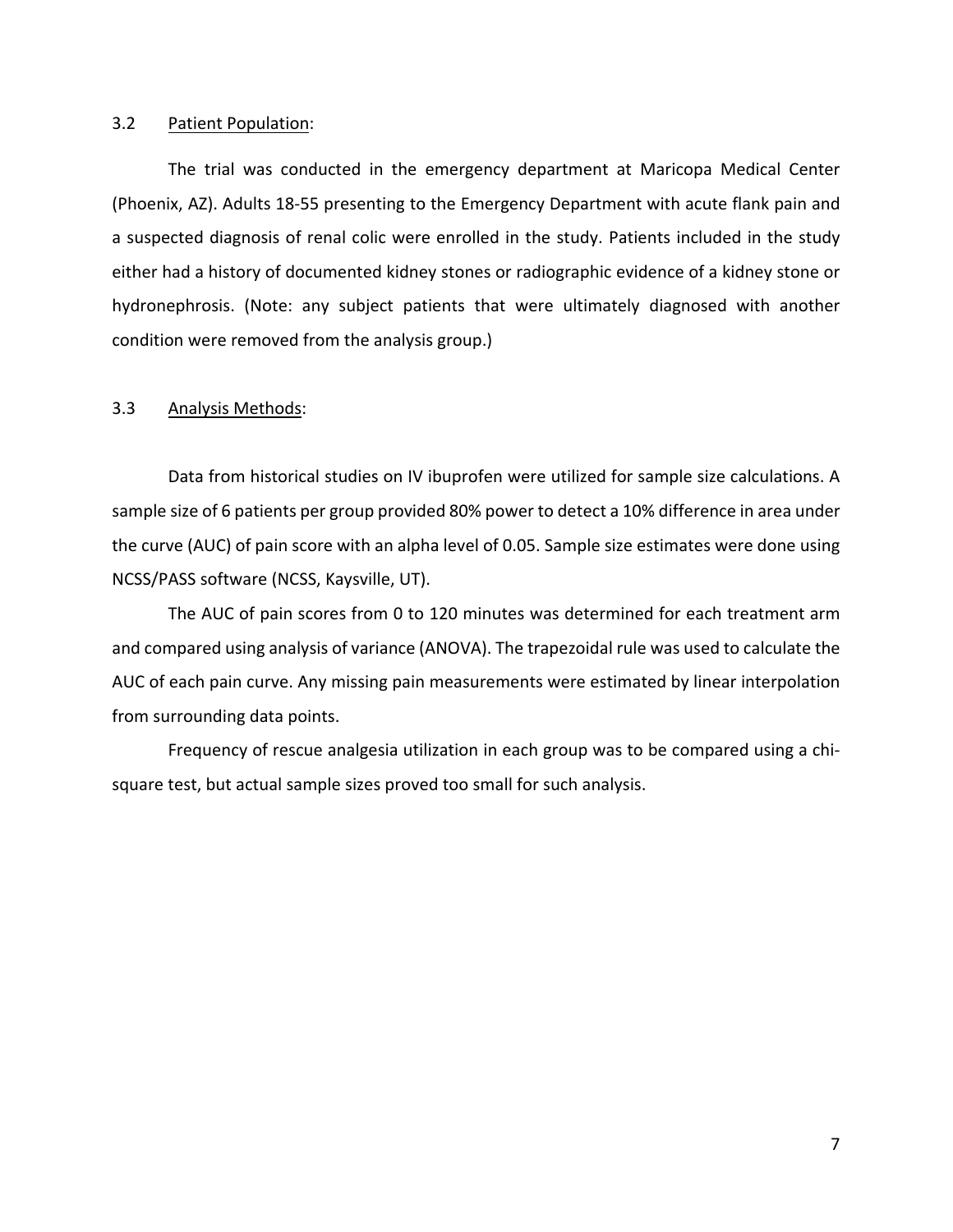### **4.0 RESULTS**

16 patients in total were enrolled. Five (5) patients voluntarily discontinued participation or were ultimately excluded from the study because they were not diagnosed with renal calculi. A total of 11 patients completed the study. Patients were randomized to treatment groups for a total of 4 participants in the placebo (morphine monotherapy) group, 3 in the ketorolac + morphine group, and 4 in the ibuprofen + morphine group.

ANOVA demonstrated no significant difference in AUC of pain assessed in any of the three treatment arms (p>0.4, F=0.95). Further analysis with 2‐way ANOVA demonstrated no significant interaction between time after drug administration, drug administered, and pain scores (p.0.7, F=0.33; p>0.3, F=1.13).

The ibuprofen group demonstrated consistent improvement in pain score over the course of 120 min of study, with 100% of the patients in that arm demonstrating downtrending pain scores. ANOVA detected no significant difference between treatment groups in pain scores at 120 minutes (as a percentage of initial pain) (p>0.7, F=0.35).

Though the sample size was too small to identify a statistically significant difference in need for rescue medication, there was a trend toward increased opioid use in the ibuprofen group, with 50% of those participants receiving rescue analgesia with morphine. One adverse drug event was reported and was characterized by nausea in a single patient in the placebo arm.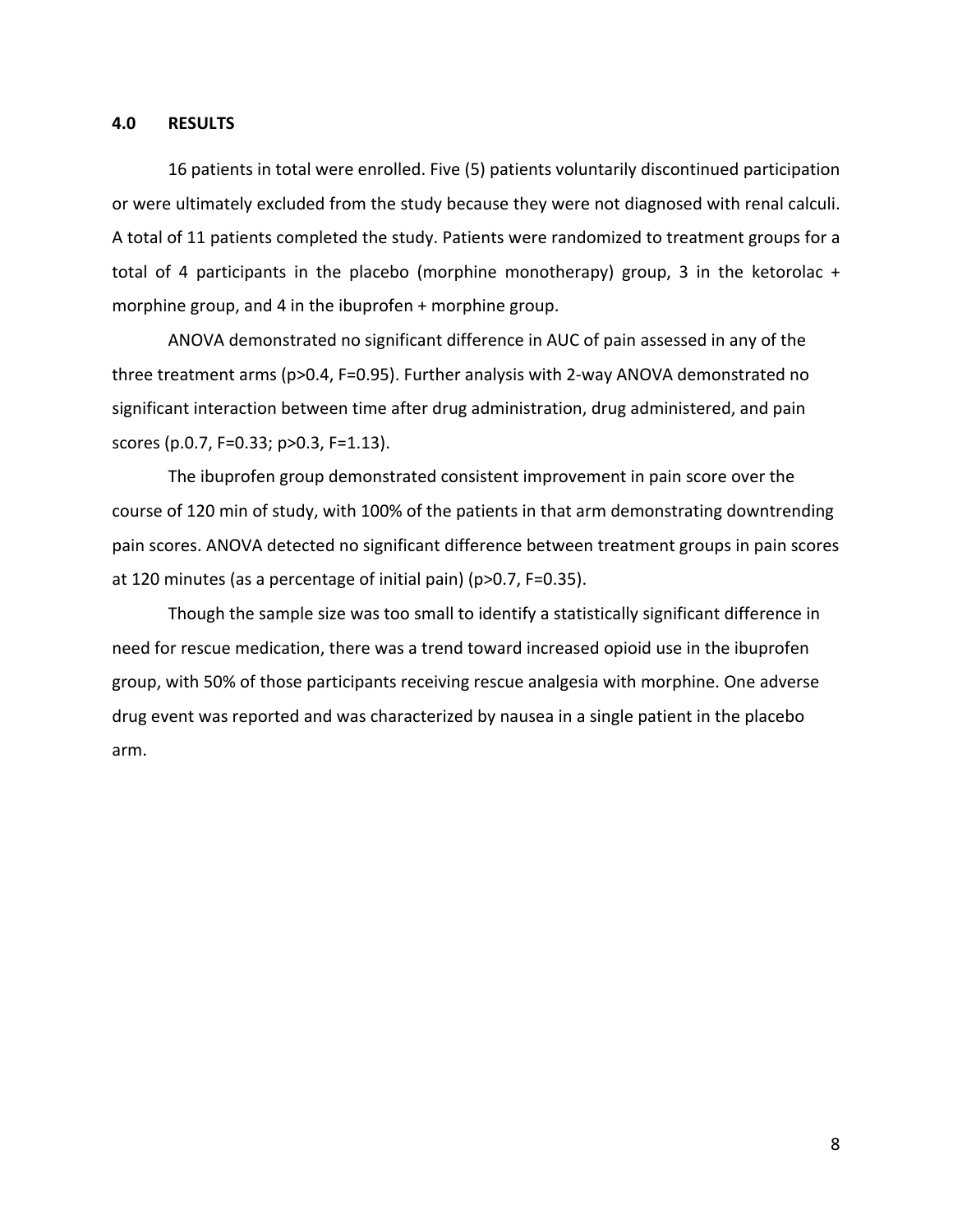

**FIGURE 2:** Verbal pain score over time as a percentage of baseline pain score.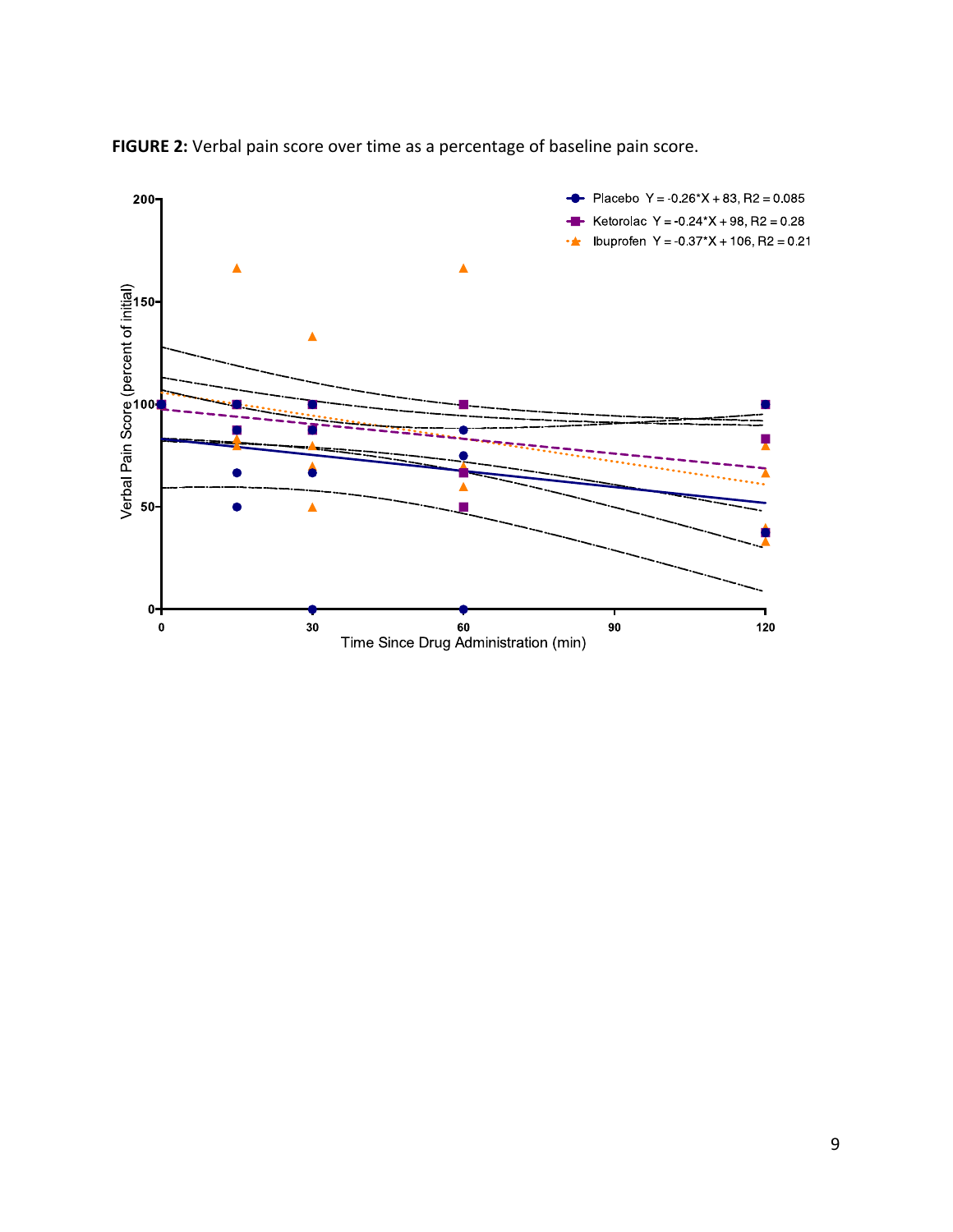

**FIGURE 3:** Mean area under curve of pain score in each treatment group.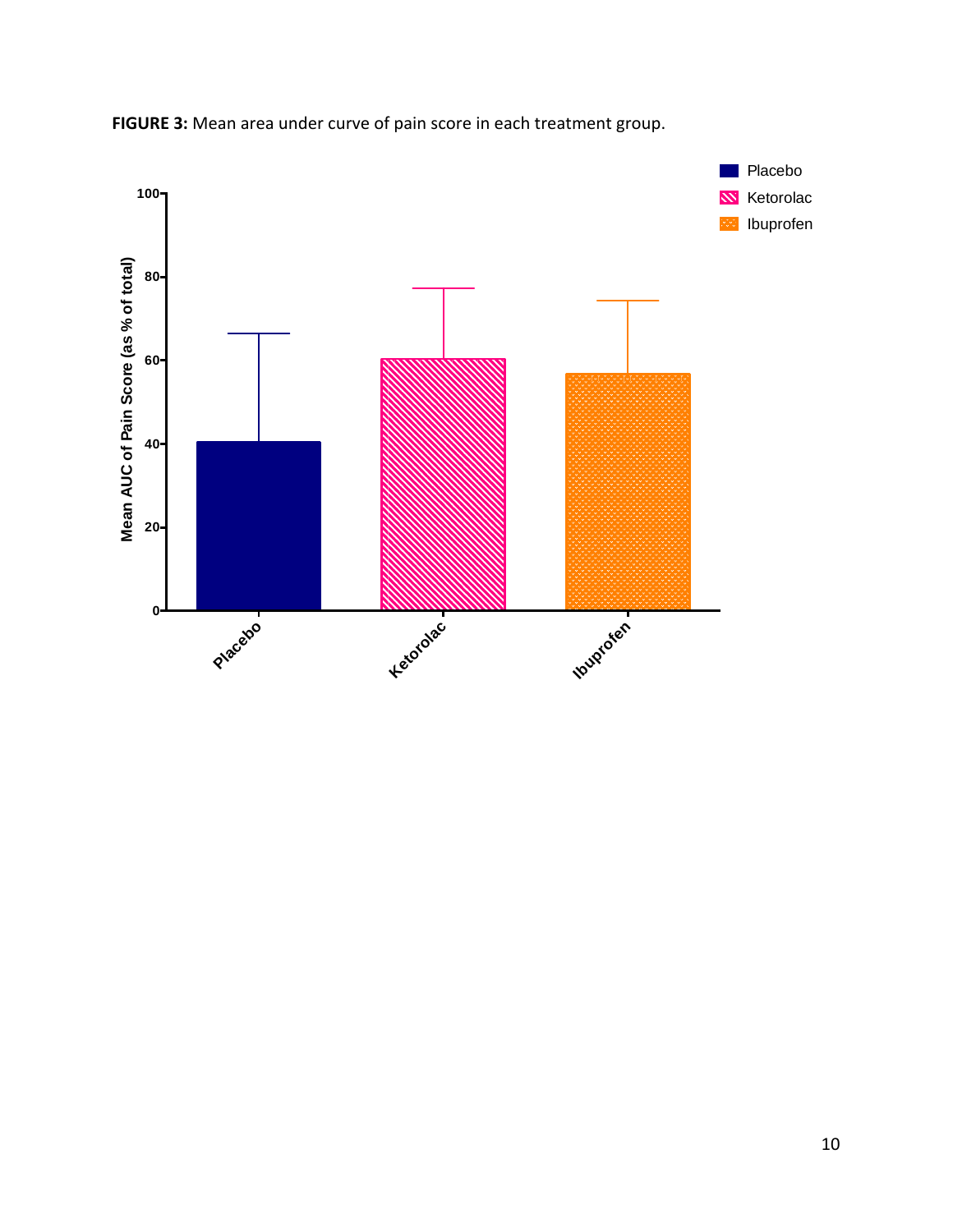#### **5.0 DISCUSSION**

Previous randomized controlled trials have demonstrated the opioid‐sparing effect of IV NSAIDs for analgesia in renal colic.<sup>6</sup> The sample size of this pilot study is inadequate to fully assess the analgesic efficacy of IV ibuprofen for renal colic. All treatment groups demonstrated improvement in median pain scores (corrected for pain at presentation) over the 120 minute observation period. A statistically insignificant trend toward improved pain control in the ibuprofen group was observed, with 100% of the patients in the ibuprofen arm reporting improved pain from baseline at the termination of the study (as compared to 66% in the ketorolac arm and 75% in the placebo arm).

There was no detectable difference in analgesic efficacy between treatment groups, and 2‐way ANOVA demonstrated no relationship between treatment group, time after drug administration, and pain score. As some degree of interaction between drug administration and pain would be expected, it is likely that these results represent type II error arising from inadequate sample size rather than true equivalency between the medication regimens.

The ibuprofen group demonstrated an increased need for rescue analgesia, with 50% (n=2) of the participants in the ibuprofen group utilizing rescue morphine, versus 0% in the other treatment groups. Possible explanations for this phenomenon include delayed onset of action versus ketorolac, less analgesic efficacy as compared to ketorolac, or a type I error.

The chief limitation of this study is that inadequate sample size renders it underpowered to draw significant conclusion about the comparative efficacy of the treatments studied.

Given prior success with NSAIDs in the treatment of renal colic, further study to definitively demonstrate the efficacy of IV ibuprofen for this indication is warranted. This study did not seek to demonstrate the overall safety of IV ibuprofen, which has been FDA approved and previously shown to be safe for perioperative analgesia.<sup>10</sup>

11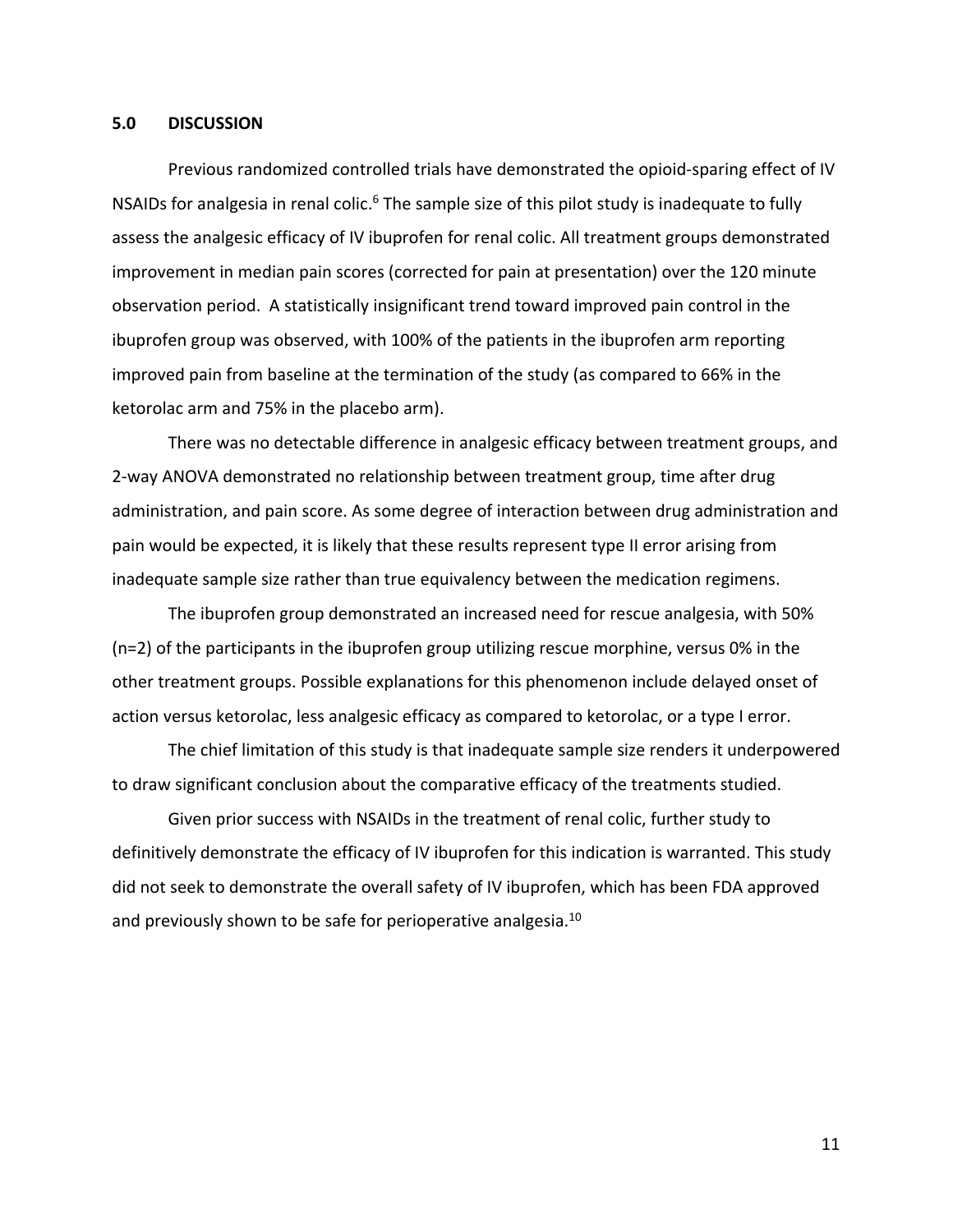### **6.0 CONCLUSION**

IV ibuprofen may be an effective analgesic in renal colic. This three‐arm randomized control trial was inadequately powered to determine if a combination IV ibuprofen + morphine therapy was comparable to the current standard (ketorolac + morphine) or to morphine alone. Patients in all three treatment arms exhibited improvement in median pain scores (corrected for pain at presentation) over the 120 minute observation period. Patients who received ibuprofen demonstrated a consistent decrease in pain score over time, but also requested rescue analgesia more often than patients receiving ketorolac + morphine or morphine monotherapy. These preliminary findings and historical success with combination IV NSAID + opioid therapy indicate that IV ibuprofen has potential as an analgesic for renal colic. Further study is indicated to elucidate what role this novel drug will play in the treatment of renal colic and whether or not it represents an improvement over the current standard of care.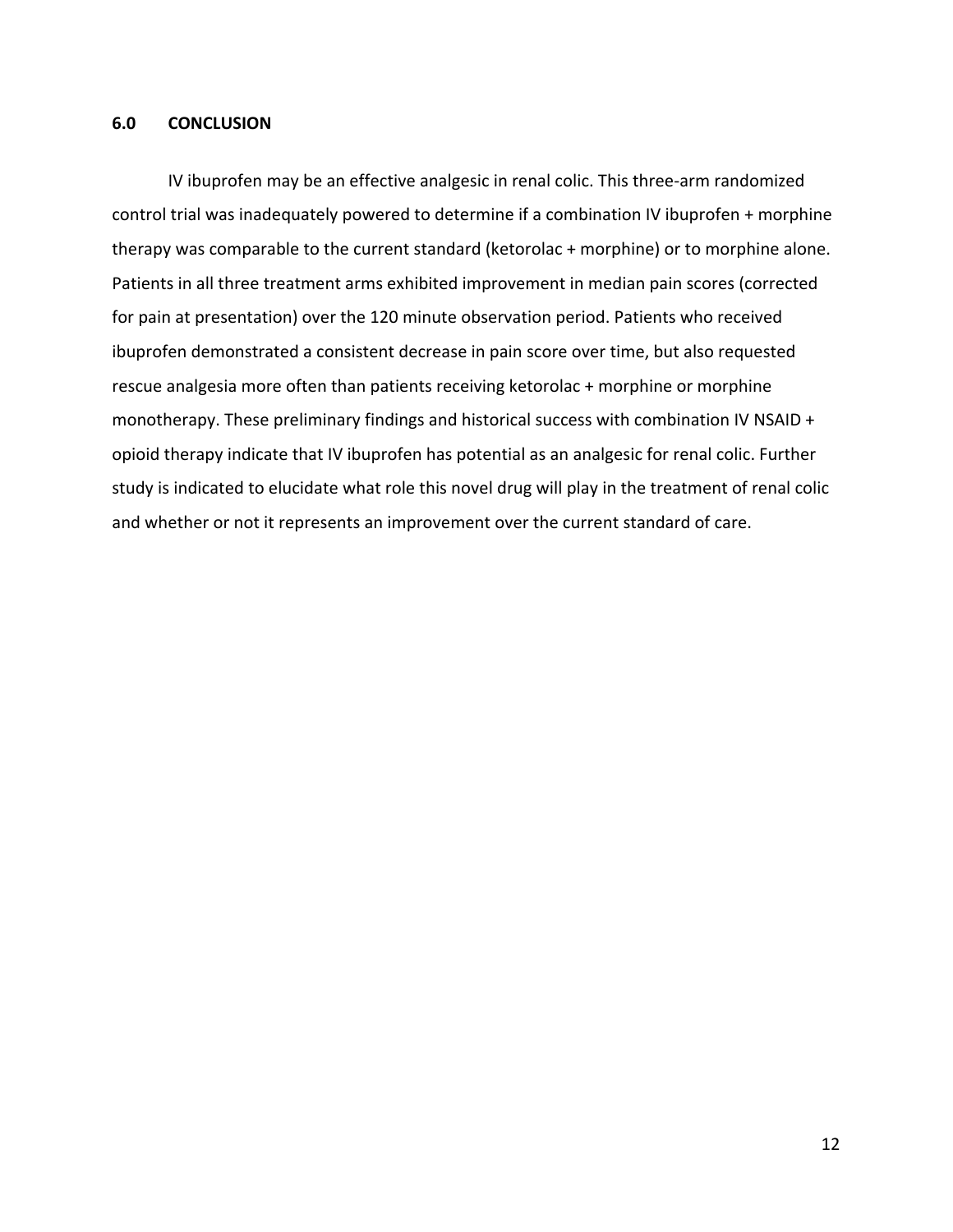## **7.0 REFERENCES**

1. Teichman, J. M. H. (2004). Clinical Practice: Acute renal colic from ureteral calculus. *New England Journal of Medicine*, *350*(7), 684‐693.

2. Brown, J. (2006). Diagnostic and treatment patterns for renal colic in US Emergency Departments. *International Urology and Nephrology*, *38*(1), 87‐92. doi:10.1007/s11255‐005‐ 3622‐6

3. Cordell, W. H., Wright, S. B., Wolfson, A. B., Timerding, B. L., Maneatis, T. J., Lewis, R. H., Bynum, L., et al. (1996). Comparison of intravenous ketorolac, meperidine, and both (balanced analgesia) for renal colic. *Annals of Emergency Medicine*, (August), 151‐158.

4. Miller, O. F., & Kane, C. J. (1999). Time to stone passage for observed ureteral calculi: a guide for patient education. *The Journal of Urology*, *162*(3 Pt 1), 688‐90; discussion 690‐1. Retrieved from http://www.ncbi.nlm.nih.gov/pubmed/10458343

5. Lopes Neto, A. C., Korkes, F., Silva, J. L., Amarante, R. D. M., Mattos, M. H. E., Tobias‐ Machado, M., & Pompeo, A. C. L. (2012). Prospective randomized study of treatment of large proximal ureteral stones: extracorporeal shock wave lithotripsy versus ureterolithotripsy versus laparoscopy. *The Journal of Urology*, *187*(1), 164‐8. Elsevier Inc. doi:10.1016/j.juro.2011.09.054

6. Serinken, M., Eken, C., Turkcuer, I., Elicabuk, H., Uyanik, E., & Schultz, C. H. (2011). Intravenous paracetamol versus morphine for renal colic in the emergency department: a randomised double‐blind controlled trial. *Emergency Medicine Journal: EMJ*, 1‐4. doi:10.1136/emermed‐2011‐200165

7. Kroll, P. B., Meadows, L., Rock, A., & Pavliv, L. (2010). A multicenter, randomized trial of intravenous ibuprofen (IV-ibuprofen) in the management of postoperative pain following abdominal hysterectomy. *Pain Practice*, *11*(1), 23‐32.

8. Wright, J. M. (2002). The double‐edged sword of COX‐2 selective NSAIDs. *CMAJ: Canadian Medical Association Journal = journal de l'Association medicale canadienne*, *167*(10), 1131‐7. Retrieved from http://www.pubmedcentral.nih.gov/

9. Bookstaver, P. B., Miller, A. D., Rudisill, C. N., & Norris, L. B. (2010). Intravenous ibuprofen: the first injectable product for the treatment of pain and fever. *Journal of Pain Research*, *3*, 67‐ 79. Retrieved from http://www.pubmedcentral.nih.gov/

10. Singla, N., Rock, A., & Pavliv, L. (2010). Placebo‐controlled trial of intravenous‐ibuprofen (IV‐Ibuprofen) for treatment of pain in post‐operative orthopedic adult patients. *Clinical Research*, 1284‐1293.

11. Toradol Prescribing Information [package insert]. Nutley, NJ: Roche Pharmaceuticals; 2002.